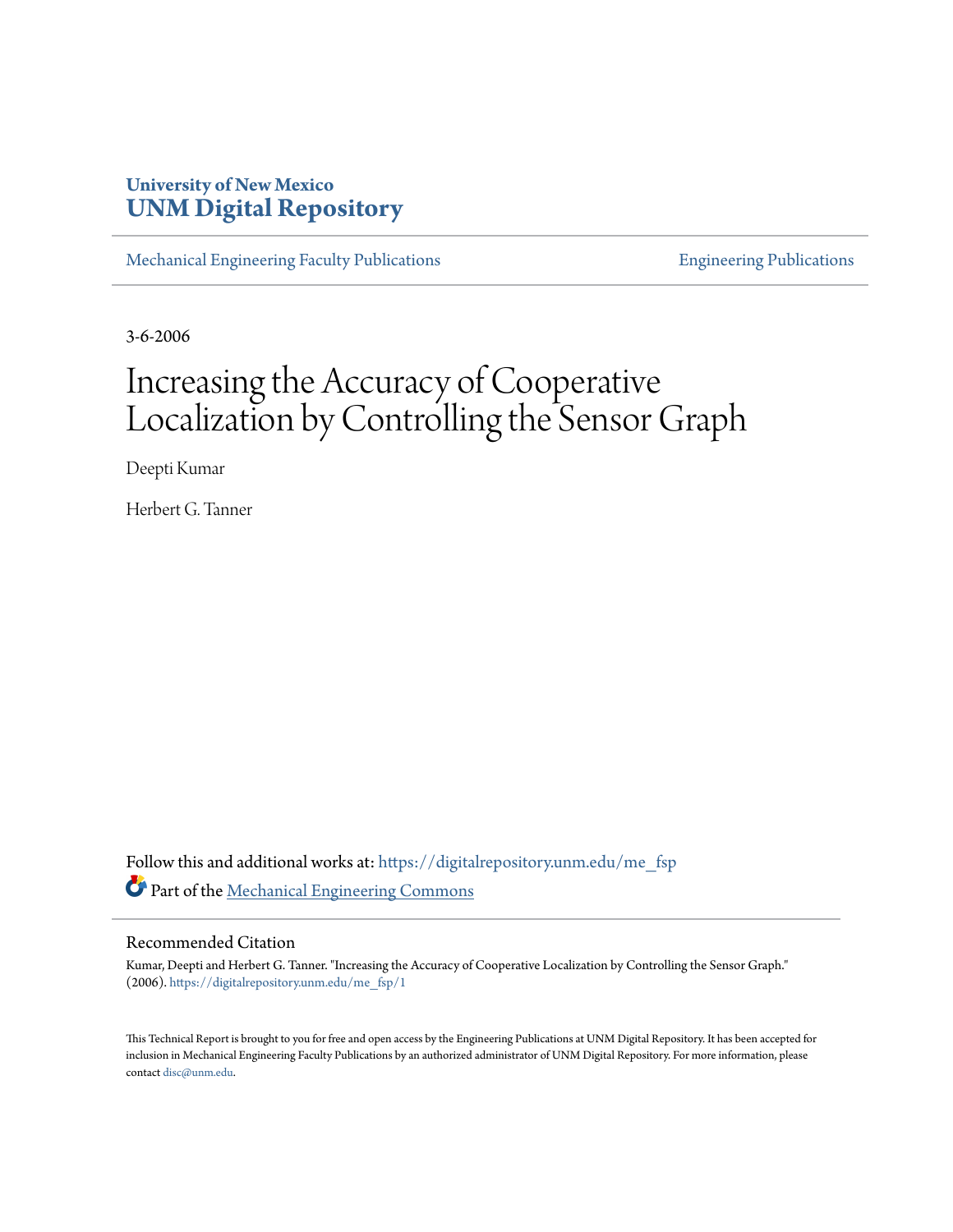## DEPARTMENT OF MECHANICAL ENGINEERING



The University of New Mexico

## Increasing the Accuracy of Cooperative Localization by Controlling the Sensor Graph

Deepti Kumar Department of Mechanical Engineering The University of New Mexico Albuquerque, NM 87131 e-mail: deepti16@unm.edu

Herbert G. Tanner Department of Mechanical Engineering The University of New Mexico Albuquerque, NM 87131 e-mail: tanner@unm.edu

UNM Technical Report: ME-TR-06-001

Report Date: March 1, 2006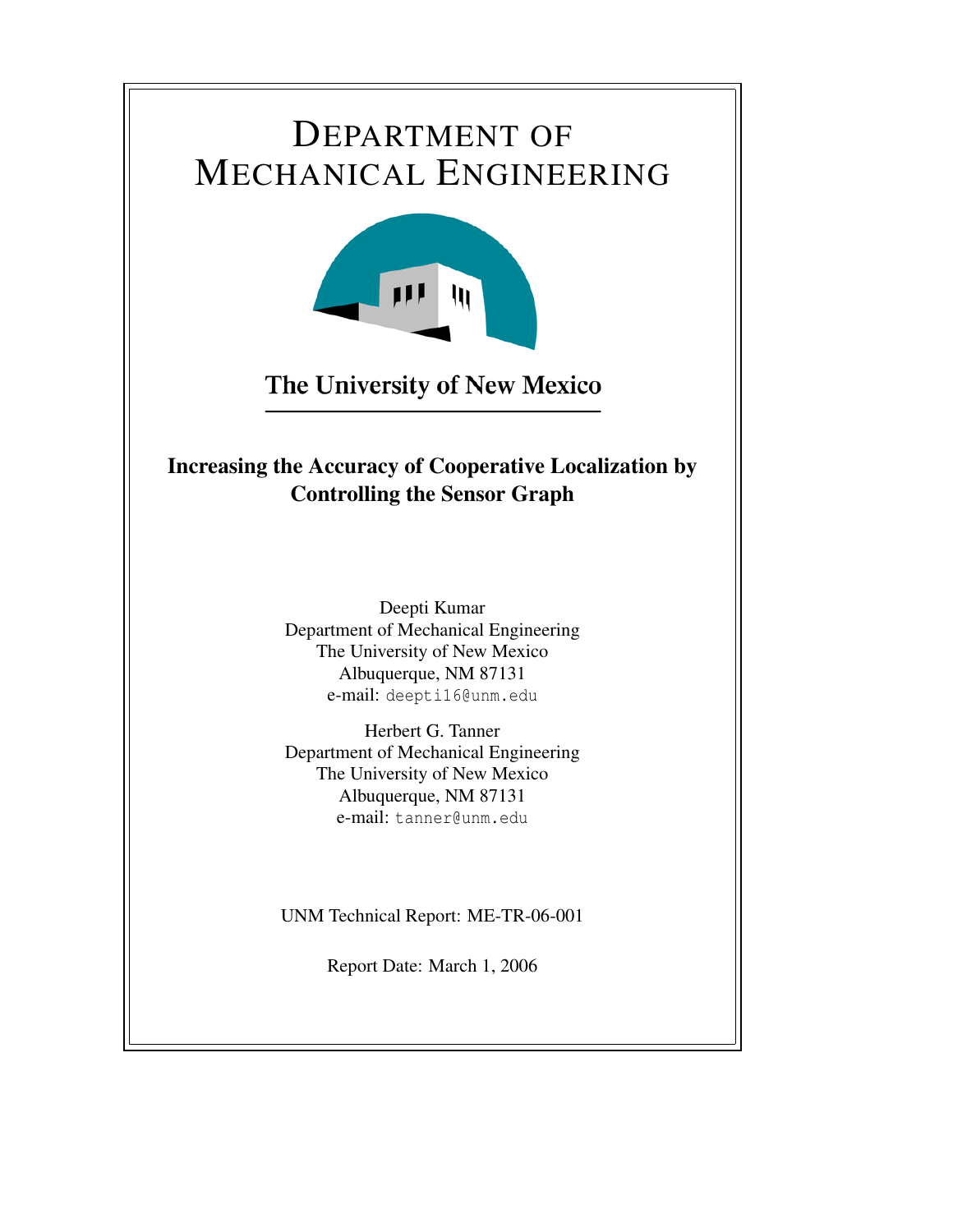### Abstract

We characterize the accuracy of a cooperative localization algorithm based on Kalman Filtering, as expressed by the trace of the covariance matrix, in terms of the algebraic graph theoretic properties of the sensing graph. In particular, we discover a weighted Laplacian in the expression that yields the constant, steady state value of the covariance matrix. We show how one can reduce the localization uncertainty by manipulating the eigenvalues of the weighted Laplacian. We thus provide insight to recent optimization results which indicate that increased connectivity implies higher accuracy and we offer an analysis method that could lead to more efficient ways of achieving the desired accuracy by controlling the sensing network.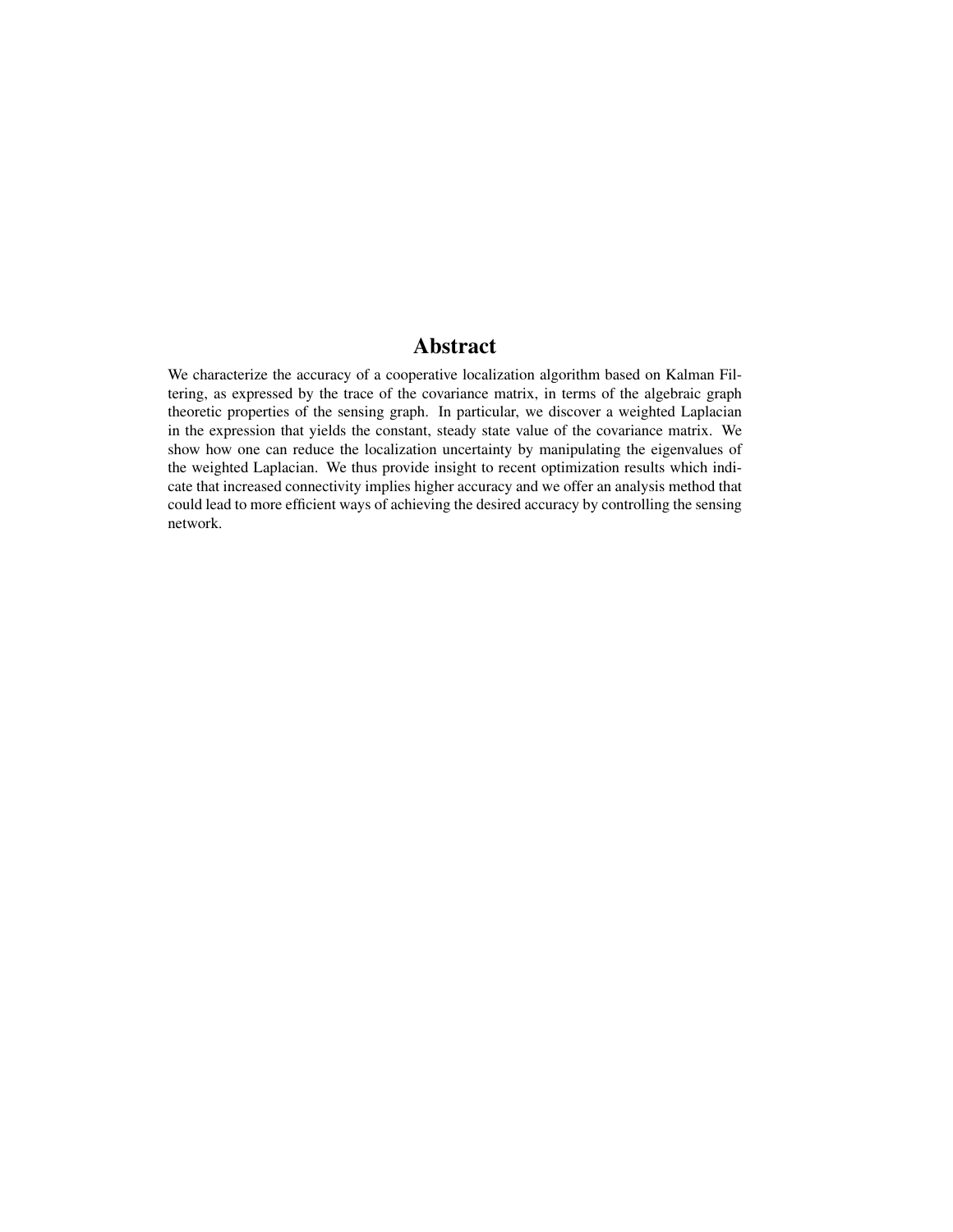### 1 Introduction

Localization is a process by which a robot estimates its position with respect to a given frame of reference. The general localization problem has many increasingly difficult problem instances, like global localization, position tracking, etc. Global localization is a process in which robot has to estimate its position with no information about its initial location. If the initial position information is available to the robot, the process is called position tracking and is comparatively simple than the global localization process. The "kidnapped robot" problem [\[9\]](#page-14-0) is considered to be the hardest of all because in this case a fully localized robot is suddenly transferred to another location and in this process loses track of its position information. The above localization problems can become more complicated if the environment is dynamic. Most of the research in this field assumes the environment to be static.

Robot localization is an important aspect of map building [\[10\]](#page-14-1). Accurate estimation of robot positions provide accurate maps of the area. Multi-robot localization is gaining popularity due to the fact that the robots can exchange information regarding their position based on the available sensor data and hence can improve their own localization estimates. In an ideal situation, each robot would have its absolute positioning information provided by GPS signals or overhead cameras but in practice, the availability of absolute position information to each robot comes with an extra cost. In addition, GPS information is unavailable indoors or in the vicinity of tall buildings in urban environments. An indoor GPS system called "NorthStar" technology built by Evolutions Robotics can be used in case of an indoor application [\[11\]](#page-14-2). The device uses a small inexpensive sensor and an infrared, encrypted light device which helps the robot to estimate its position, but the positional accuracy of this system is not high and it needs an additional powerful and expensive camera.

Deficiencies in the odometry data provided by robot's encoders can be compensated by relative position measurements made by the exteroceptive sensors. Various types of exteroceptive sensors are used, the most common amongst them being laser range finders, sonar sensors, infra-red sensors. Various approaches are adopted by researchers to fuse the measurements obtained by the proprioceptive and exteroceptive sensors like Extended Kalman filtering [\[2\]](#page-14-3), [\[4\]](#page-14-4), [\[5\]](#page-14-5), particle filters [\[9\]](#page-14-0), [\[10\]](#page-14-1), [\[12\]](#page-14-6), [\[16\]](#page-14-7), grid based methods [\[18\]](#page-14-8), [\[17\]](#page-14-9) , expectation maximization algorithms [\[19\]](#page-14-10), [\[20\]](#page-14-11), etc.

The following sections give an outline of the problem, describe the filter chosen for data fusion and investigate the factors affecting the accuracy of the system. The contribution of this report is the establishment of an algebraic link between cooperative localization accuracy and the topology of the sensing graph. This connection can lead to additional more efficient ways of improving the accuracy of the cooperative localization algorithm by controlling the topology of the network.

### 2 Previous work and motivation

The main motivation for this report comes from, and builds on the work in  $[2]$ . It is in fact an extension of the work done by Roumeliotis and Mourikis in [\[2\]](#page-14-3), based on an observation for an interesting particular case, and an associated graph theoretic interpretation. We adopt the same notation to allow for direct comparison and we borrow the initial stages of the analysis in [\[2\]](#page-14-3).

Consider a group of *M* mobile robots and *N* landmarks in an environment. The robots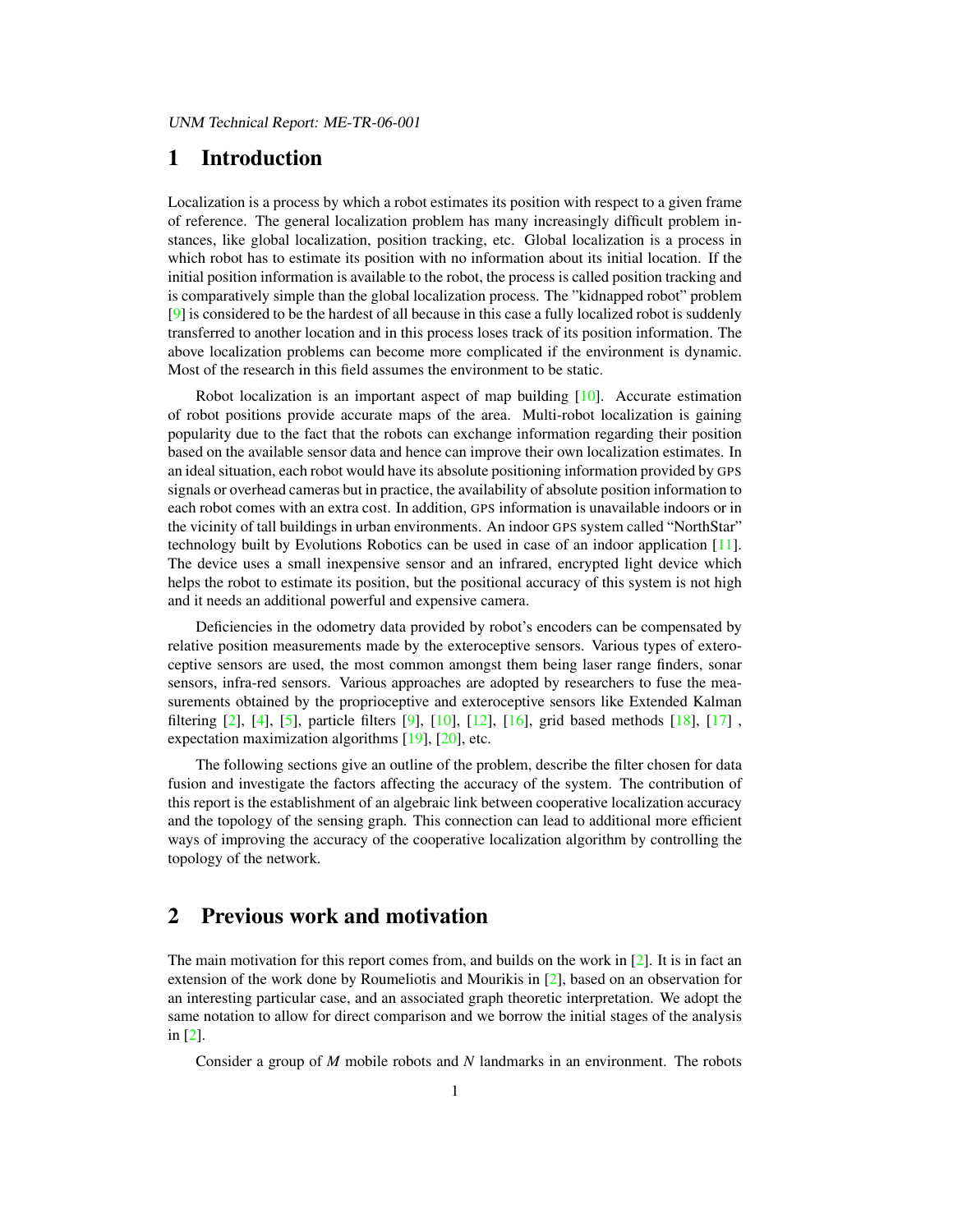use proprioceptive measurements to propagate their own position estimates and obtain relative position estimates of neighboring robots using their exteroceptive sensors. An Extended Kalman Filter is used to filter out the measurement noise and reduce the uncertainty associated with the interpretation of sensor signals. Also, each robot is provided with a sun sensor or a compass so that the uncertainty in orientation is always bounded. Hence, we are concerned only with the reduction of error in the position estimate of the robots.

Kalman filter estimation can be divided into two cycles: the Position Propagation cycle in which the knowledge about position estimates is propagated to next time step and the Update cycle where the position estimates are updated using relative position information obtained from the exteroceptive sensors.

### 3 Problem description

Consider a group of *M* mobile robots carry sensors capable of integrating odometry data as well as making relative measurements with respect to other robots. In this report we assume the existence of at least one landmark, the position of which is known exactly. Generally, a robot can make a relative measurement with respect to another robot if the latter is within its sensing radius. At any given moment, based on relative positions, some measurements can be made whereas others cannot, giving rise to a certain sensing network that can be described by a directed graph. The robots and landmarks are the nodes of this directed graph and the relative measurements made by the robots form the directed edges of the graph. The robots that can directly measure their positions with respect to the landmark can estimate their position more accurately. We intend to control the topology of a sensor network in order to improve the localization accuracy of a group of *M* robots.

The sensing graph is defined as follows:

<span id="page-4-0"></span>**Definition 3.1.** *The sensing graph is a directed graph*  $X = \{ \mathcal{V}, \mathcal{E} \}$  *consisted of* 

- *a set of vertices*  $V = \{r_1, \ldots, r_M, L_1, \ldots, L_N\}$ , *indexed by the M robots and N landmarks, and*
- *a set of edges*  $E$ , containing ordered pairs of the form  $(r_i, r_j)$  or  $(r_i, \ell_j)$ , with  $r_i, r_j, \ell_j \in$ *V*, representing relative measurements made by the robots.

In Figure [1,](#page-5-0) the absolute position information of the landmark is known. Robots *R*4 and *R*3 can measure their relative positions with respect to the landmark whereas *R*2 and *R*1 measure distances with respect to these robots. This scenario seems like a special case of the problem studied in  $[2]$ . However, in  $[2]$  the sensing topology is assumed time-invariant. The analysis presented in this report seems to suggest that there should not be any constraint on the time dependency of the sensing graph.

#### 3.1 Position propagation

The pose of robot *i*,  $i = 1, ..., M$  is given by:

$$
X_{r_i} = \begin{bmatrix} x_{r_i} \\ y_{r_i} \\ \phi_i \end{bmatrix}
$$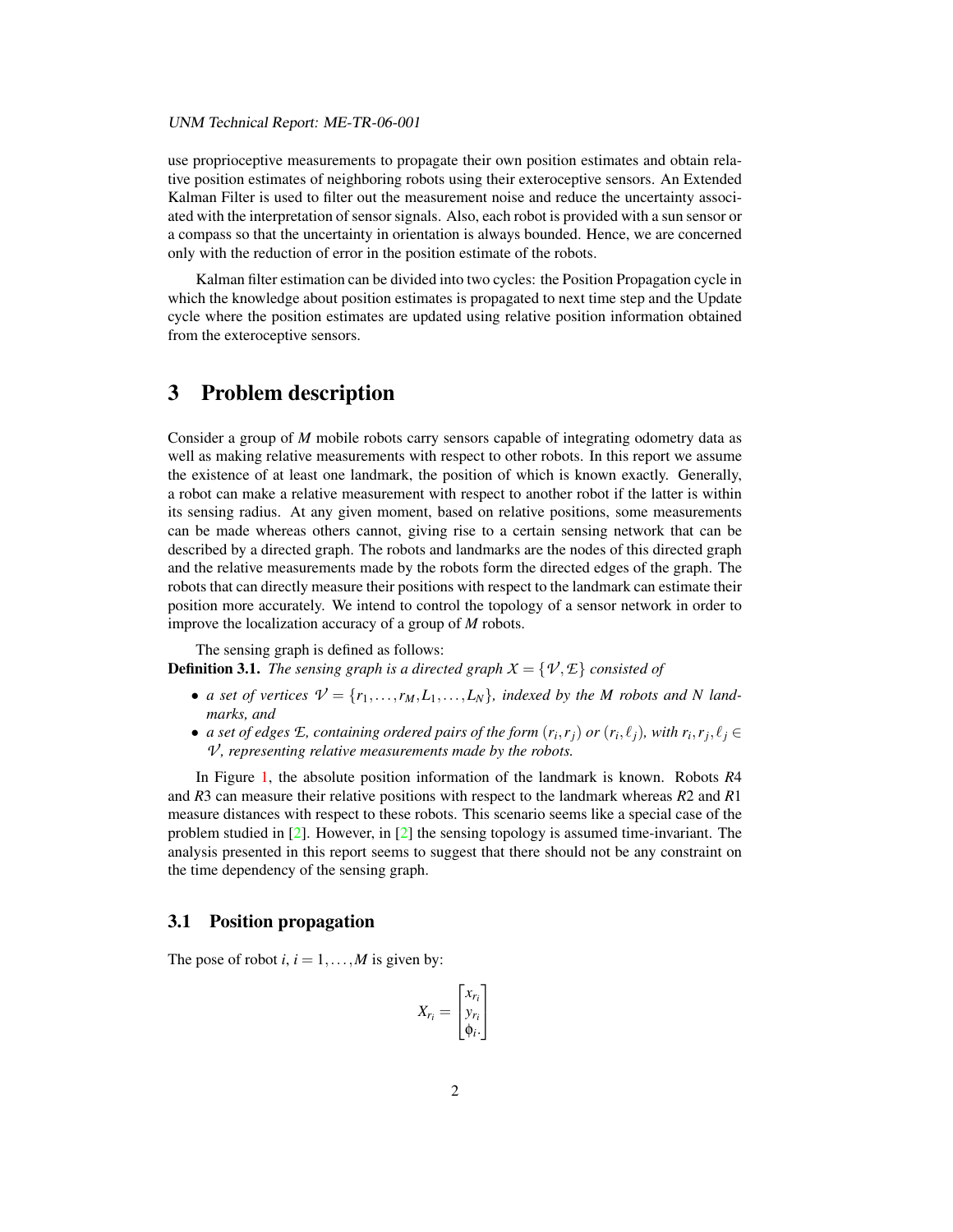<span id="page-5-1"></span>

<span id="page-5-0"></span>Figure 1: Sensor graph with 4 robots and 1 landmark.

The discrete-time equations approximating the kinematics of the *i*-th robot are [\[2\]](#page-14-3):

$$
x_{r_i}(k+1) = x_{r_i}(k) + V_i(k)\delta t \cos(\phi_i(k))
$$
\n<sup>(1)</sup>

$$
y_{r_i}(k+1) = y_{r_i}(k) + V_i(k)\delta t \sin(\phi_i(k)),
$$
\n(2)

where  $\delta t$  is sampling period and  $V_i(k)$  is the translational velocity at time step k. By linearizing the above equations, the error propagation equation for the robot's position can be derived:

$$
\tilde{X}_{r_{i_{k+1|k}}} = I_{2 \times 2} \tilde{X}_{r_{i_{k|k}}} + G_{r_i}(k) W_i(k),
$$

where  $\tilde{X}_{r_{i_{k+1|k}}} = \begin{bmatrix} \tilde{X}_{r_{i_{k+1|k}}}^T & \tilde{Y}_{r_{i_{k+1|k}}}^T \end{bmatrix}^T$ , and  $G_{r_i}$  denotes the error propagation matrix:  $G_r(k) = \begin{bmatrix} \delta t \cos(\hat{\phi}_i(k)) & -V_{m_i}(k) \delta t \sin(\hat{\phi}_i(k)) \\ \delta t \sin(\hat{\phi}_i(k)) & V_{\ell}(k) \delta t \cos(\hat{\phi}_i(k)) \end{bmatrix}$  $\begin{bmatrix} \delta t \cos(\hat{\phi}_i(k)) & -V_{m_i}(k) \delta t \sin(\hat{\phi}_i(k)) \ \delta t \sin(\hat{\phi}_i(k)) & V_{m_i}(k) \delta t \cos(\hat{\phi}_i(k)) \end{bmatrix},$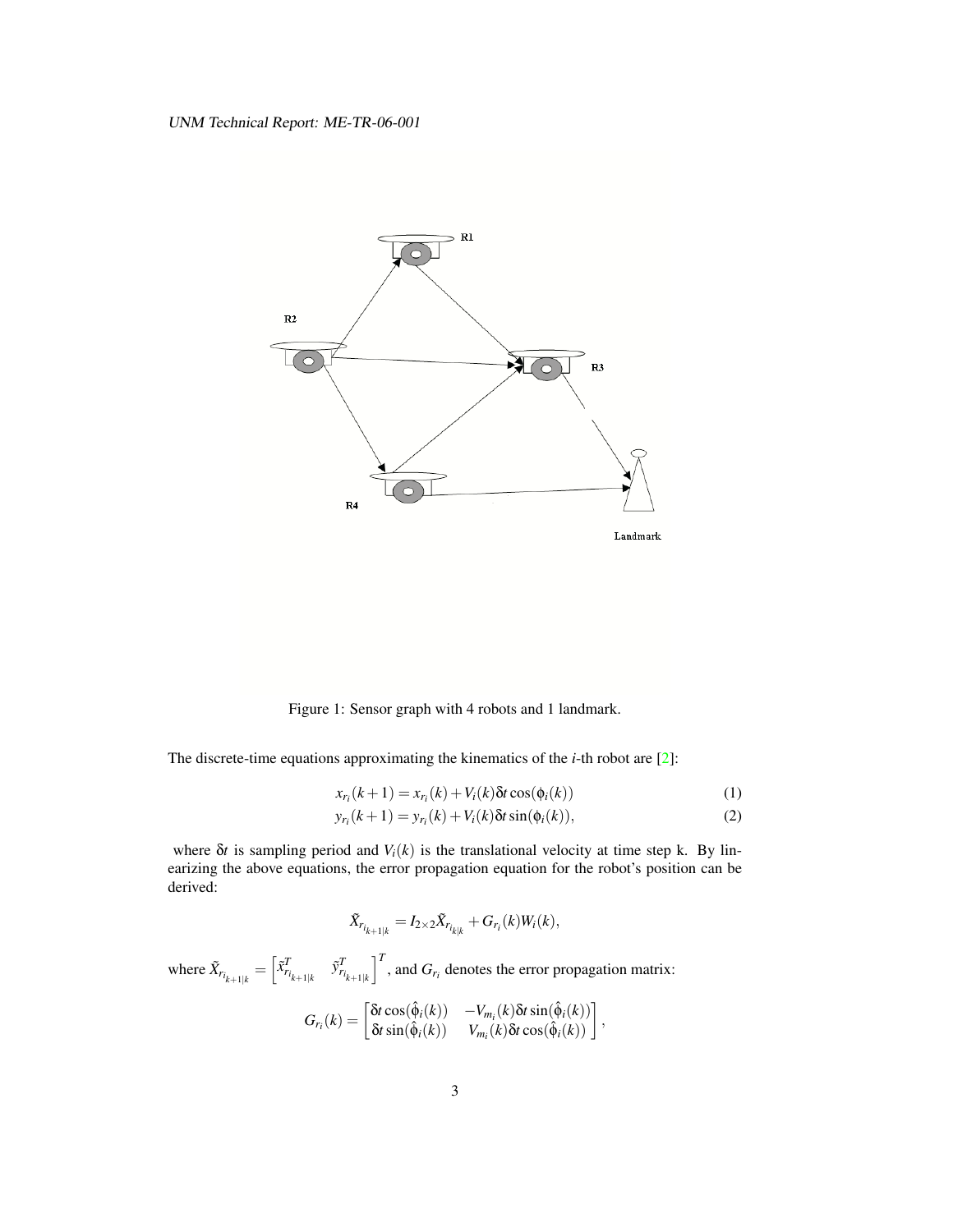<span id="page-6-2"></span>in which  $V_{m_i}(k)$  is the measured robot velocity, and  $\hat{\phi}_i(k)$  is the estimate of robot's orientation. The term  $W_i$  is defined as:

$$
W_i(k) = \begin{bmatrix} w_{V_i}(k) \\ \tilde{\phi}_i(k) \end{bmatrix},
$$

where,  $w_{V_i}(k)$  is zero-mean, white Gaussian noise sequence of variance  $\sigma_{V_i}^2$ ,  $\sigma_{V_i}$  being the standard deviation of velocity measurement noise for the *i*-th robot at time step *k* and  $\tilde{\phi}_i(k)$  is the error in robot's orientation at time k.

From the above equation, the covariance matrix of system noise for the *i*-th robot is given by:

$$
Q_{r_i}(k) = EG_{r_i}(k)W_i(k)W_i^T(k)G_{r_i}^T(k) = C(\hat{\phi}_i(k))DC(\hat{\phi}_i(k))^T,
$$

where  $C(\hat{\phi}_i(k))$  denotes the  $2 \times 2$  rotation matrix. Matrix *D* is defined as:

$$
D = \begin{bmatrix} \delta_t^2 \sigma_{V_i}^2 & 0 \\ 0 & \delta_t^2 V_{m_i}^2(k) \sigma_{\phi_i}^2 \end{bmatrix},
$$

where  $\sigma_{V_i}$  is the standard deviation of the noise in the velocity measurements, and  $\sigma_{\phi_i}$  is the standard deviation of the noise contaminating the orientation estimates.

Landmarks are considered stationary objects in the environment, and thus their state is same at all times. By collecting the terms, the covariance propagation equations of the state error can be given by the following equation [\[2\]](#page-14-3):

$$
P_{k+1|k} = P_{k|k} + GQ_r(k)G^T,
$$

where *G* and  $Q_r$  are the block diagonal matrices constructed using  $G_{r_i}$  and  $Q_{r_i}$ , respectively.

#### 3.2 Position update

A robot performs relative position measurements whenever a robot or a landmark comes within its sensor range. The information obtained from these relative measurements is used in the update phase to reduce the position uncertainty of the robot. The relative position measurements obtained when robot  $r_i$  observes robot  $r_m$  are given by:

<span id="page-6-0"></span>
$$
z_{r_i,r_m} = C^T(\phi_i)(X_{r_m} - X_{r_i}) + n_{z_{r_i,r_m}}
$$
\n(3)

where  $X_{r_m} = \begin{bmatrix} x_{r_m}^T & y_{r_m}^T \end{bmatrix}^T$ ,  $X_{r_i} = \begin{bmatrix} x_{r_i}^T & y_{r_i}^T \end{bmatrix}$ , and  $n_{z_{r_i}, r_m}$  is the noise contaminating the above measurement. A similar equation can be obtained for robot *r<sup>i</sup>* observing landmark *Ln*:

<span id="page-6-1"></span>
$$
z_{r_i,L_n} = C^T(\phi_i)(X_{L_n} - X_{r_i}) + n_{z_{r_i,L_n}}
$$
\n(4)

Equations [\(3\)](#page-6-0) and [\(4\)](#page-6-1), for the *j*-th observation made by the *i*-th robot can be written in one form as:

$$
z_{ij} = C^T(\phi_i)(X_{ij} - X_{r_i}) + n_{z_{ij}} \tag{5}
$$

where  $X_{ij}$  denotes the position of the robot or landmark observed by robot *i* and  $n_{z_{ij}}$  is the noise affecting this measurement.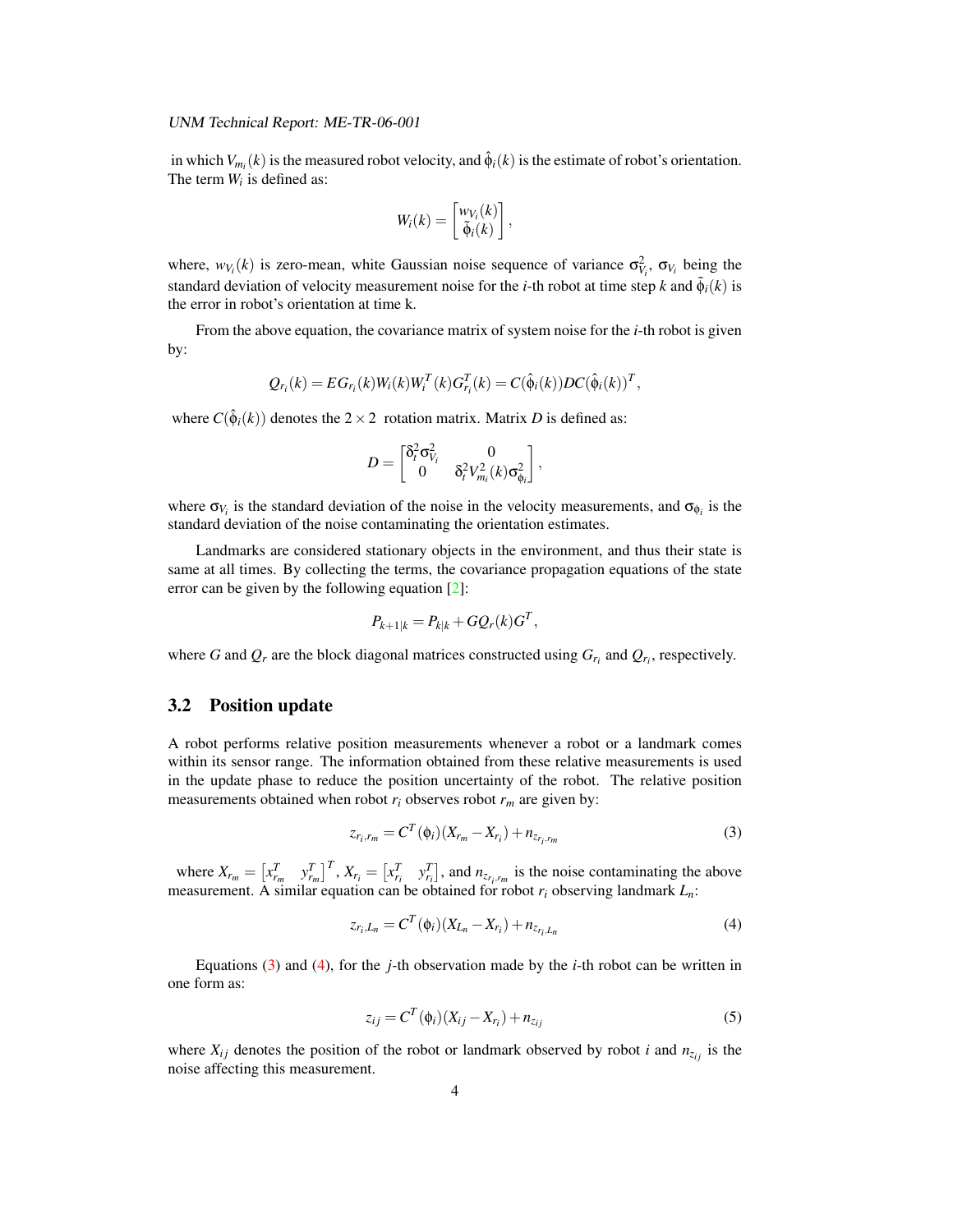<span id="page-7-1"></span>The measurement error equation can be written as:

$$
\tilde{z}_{ij}(k+1) = z_{ij}(k+1) - \hat{z}_{ij}(k+1) \n= C^{T}(\hat{\phi}_{i}(k+1)) [0 \dots -I_{2\times 2} \dots I_{2\times 2} 0 \dots] \tilde{X}_{k+1|k} \n+ [I_{2\times 2} -C^{T}(\hat{\phi}_{i}(k+1))J\Delta \hat{p}_{ij}(k+1)] \left[ \begin{matrix} n_{z_{ij}}(k+1) \\ \tilde{\phi}_{i}(k+1) \end{matrix} \right] \n= H_{ij}(k+1) \tilde{X}_{k+1|k} + \Gamma_{ij}(k+1) n_{ij}(k+1)
$$

where  $\tilde{X}$  is the combined stack vector of all the estimates for the robot and landmark positions:

$$
\tilde{X}^T = \begin{bmatrix} \dots & \tilde{X}_{r_i}^T & \dots & \tilde{X}_{T_{ij}}^T & \dots \end{bmatrix},
$$

 $\Gamma_{ij}(k)$  can be given by:

$$
\Gamma_{ij}(k) = \begin{bmatrix} I_{2\times 2} & -C^T(\hat{\phi}_i(k+1))J\Delta \hat{p}_{ij}(k+1) \end{bmatrix},
$$

where

$$
J = \begin{bmatrix} 0 & -1 \\ 1 & 0 \end{bmatrix}, \qquad n_{ij}(k) = \begin{bmatrix} n_{z_{ij}}(k) \\ \phi_i(k) \end{bmatrix}, \qquad \Delta \hat{p}_{ij}(k+1) = \hat{X}_{ij_{k+1|k}} - \hat{X}_{r_{i_{k+1|k}}},
$$

 $\hat{X}_{r_i}$  denotes the estimate for the position of robot *i*, and  $\hat{X}_{ij}$  is the position of robot *j* as estimated by robot *i*. The matrix  $H_{ij}$  is given as  $H_{ij}(k+1) = C^T(\hat{\phi}_i(k+1))H_{o_{ij}}$ , in which:

$$
H_{o_{ij}} = \begin{bmatrix} 0 & \dots & -I_{2 \times 2} & \dots & I_{2 \times 2} & 0 & \dots & 0 \end{bmatrix}.
$$
 (6)

If robot *i* observes robot *j*,  $H_{o_{ij}}$  is a 2 × (2*M* + 2*N*) matrix with *i*-th entry as  $-I_{2\times2}$  and *j*-th entry as  $I_{2\times 2}$ , and the rest of the entries are zero.

The measurement matrix of the entire system,  $H(k + 1)$ , is a block matrix with block rows  $H_i(k+1)$ . Each  $H_i(k+1)$  is given as

<span id="page-7-0"></span>
$$
H_i(k+1) = \Xi_{\hat{\phi}_i}^T H_{o_i},
$$

where  $H_{o_i}$  is a constant matrix with block rows  $H_{o_{ij}}$ , *j* varies from 1 to  $M_i$ ,  $M_i$  is the number of observations made by robot *i*, and

$$
\Xi_{\hat{\phi}_i}^T = I_{M_i \times M_i} \otimes C(\hat{\phi}_i(k+1)),
$$

with  $\otimes$  denoting the Kronecker matrix product. This measurement matrix for robot *i*,  $H_i(k+1)$ 1), stores the *M<sup>i</sup>* relative position measurements made by robot *i*.

The covariance update equation of the EKF can be written as [\[2\]](#page-14-3)

$$
P_{k+1|k} = P_{k+1|k} - P_{k+1|k}H^{T}(k+1)(H(k+1)P_{k+1|k}H^{T}(k+1) + R(k+1))^{-1}H(k+1)P_{k+1|k}
$$
  
\n
$$
= P_{k+1|k} - P_{k+1|k}H_{o}^{T}\Xi(k+1)(\Xi^{T}(k+1)H_{o}P_{k+1|k}H_{o}^{T}\Xi(k+1)
$$
  
\n
$$
+ \Xi^{T}(k+1)R_{o}\Xi(k+1))^{-1}\Xi^{T}(k+1)H_{o}P_{k+1|k}
$$
  
\n
$$
= P_{k+1|k} - P_{k+1|k}H_{o}^{T}(H_{o}P_{k+1|k}H_{o}^{T}(H_{o}P_{k+1|k}H_{o}^{T}+R_{o}(k+1))^{-1}H_{o}P_{k+1|k}.
$$

In the above,

•  $H_o$  is a matrix having as block rows  $H_{o_i}$ ,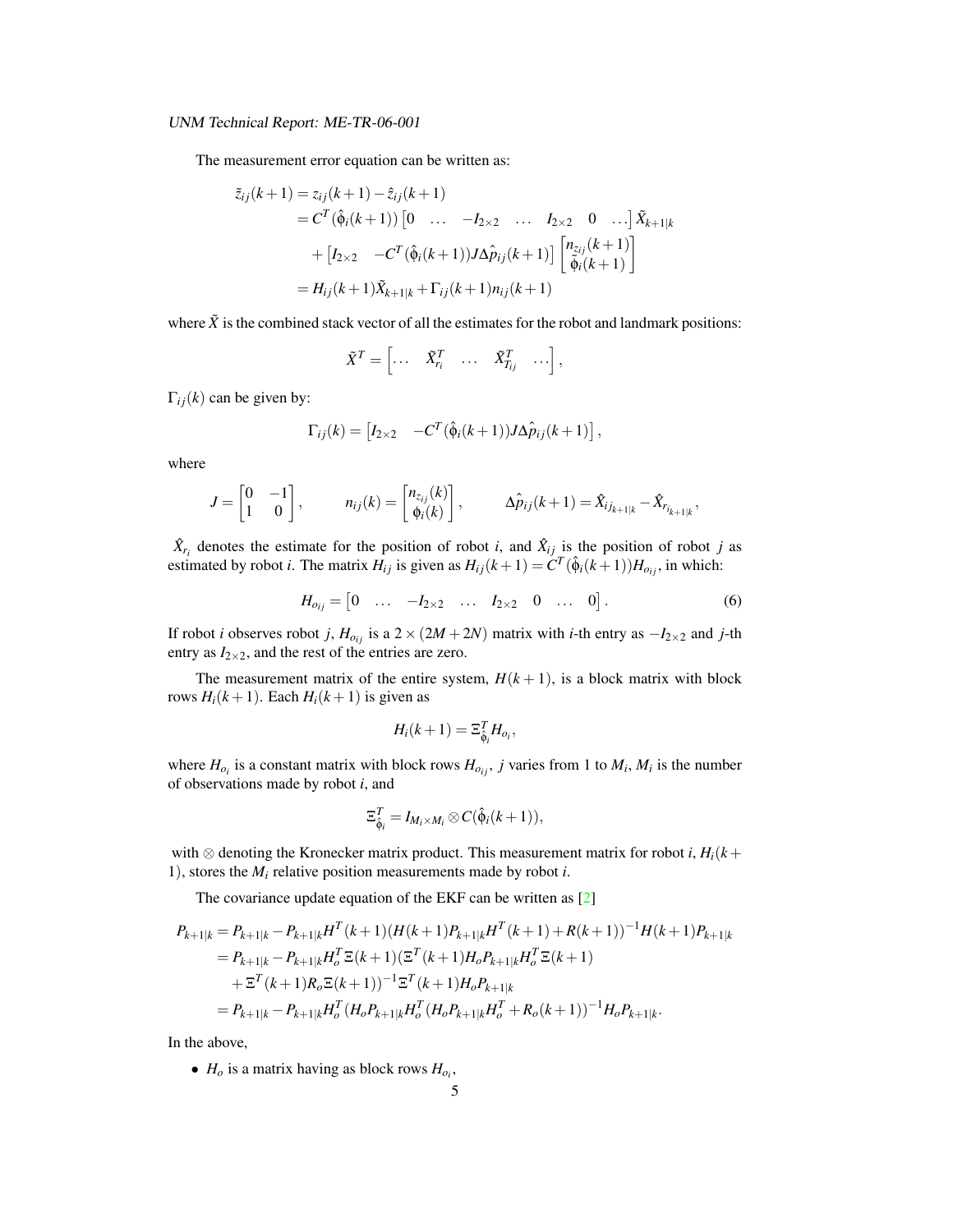<span id="page-8-3"></span>•  $R_o$  is a block diagonal matrix with elements  $R_{o_i}$  [\[2\]](#page-14-3):

$$
R_{o_i} = \sigma_{\rho_i}^2 I_{2M_i \times 2M_i} - D_i \text{diag}\left(\frac{\sigma_{\rho_i}^2}{\hat{\rho}_{ij}^2}\right) D_i^T + \sigma_{\theta_i}^2 D_i D_i^T + \sigma_{\phi_i}^2 D_i 1_{M_i \times M_i} D_i^T,
$$

where  $D_i$  is the block diagonal matrix with diagonal blocks  $J\Delta p_{ij}$ , and  $M_i$  are the number of observations made by robot *i*,

- $R(k+1)$  is a block diagonal matrix with elements  $R<sub>i</sub>(k+1)$ ,
- $R_i$  is a block matrix in which the  $2 \times 2$  (diagonal)  $(l,m)$  block is:

$$
{}^{i}R_{lm}(k+1) = \sigma_{\phi_i}^2 C^T(\hat{\phi}_i) J \hat{\Delta p}_{ij} \hat{\Delta p}_{il}^T J^T C(\hat{\phi}_i), \text{ for } l, m = 1, ..., M_i,
$$
  
where 
$$
\hat{\Delta p}_{ij}(k+1) = \hat{X}_{ij_{k+1|k}} - \hat{X}_{r_{i_{k+1|k}}}, \text{ and } \hat{\Delta p}_{il}(k+1) = \hat{X}_{il_{k+1|k}} - \hat{X}_{r_{i_{k+1|k}}}.
$$

### 3.3 Covariance matrix when a single landmark is accurately known

<span id="page-8-4"></span>The system consisting of *M* robots and one landmark becomes observable if the absolute position information of the landmark is available. In this case, the steady-state solution to Riccati recursion becomes [\[2\]](#page-14-3),

$$
P_{\infty}^{u(0)} = \begin{bmatrix} P_{rr_{\infty}}^{u} & 0_{2M \times 2} \\ 0_{2 \times 2M} & 0_{2 \times 2} \end{bmatrix} . \tag{7}
$$

<span id="page-8-2"></span>One measure of localization accuracy is the trace of the covariance matrix,  $P_{\infty}^{\mu(0)}$ . To increase the localization accuracythe trace of  $P_{\infty}^{\mu(0)}$  should decrease. It can be seen from the above equation that,

<span id="page-8-5"></span>
$$
trace(P_{\infty}^{u(0)}) = trace(P_{r_{\infty}}^{u})
$$
\n(8)

The matrix  $P_{rr_\infty}^u$  is given by,

$$
P_{rr_{\infty}}^{\mu} = Q_{r_{\mu}}^{\frac{1}{2}} U \text{diag}\left(\frac{1}{2} + \left(\frac{1}{4} + \frac{1}{\lambda_i}\right)^{\frac{1}{2}}\right) U^T Q_{r_{\mu}}^{\frac{1}{2}}.
$$
\n(9)

In the above equation, *U* and  $\lambda_i$ ,  $i = 1, \ldots, 2M$ , are the matrix of eigenvectors of another matrix  $\Psi$  and the eigenvalues of  $\Psi$ , respectively, where

<span id="page-8-0"></span>
$$
\Psi = Q_{r_u}^{\frac{1}{2}} I_r Q_{r_u}^{\frac{1}{2}} \tag{10}
$$

 $Q_{r_u}$  is a diagonal matrix with elements  $q_i$ :

$$
q_i = \max(\delta t^2 \sigma_{V_i}^2, \delta t^2 V_i^2 \sigma_{\phi_i}^2). \tag{11}
$$

In equation [\(10\)](#page-8-0), the matrix  $I_r$  is given by:

<span id="page-8-1"></span>
$$
I_r = I_y^T H_o^T R_u^{-1} H_o I_y, \tag{12}
$$

where

$$
I_{y} = \begin{bmatrix} I_{2M \times 2M} \\ 0_{2 \times 2M} \end{bmatrix}.
$$

In the above equation,  $R_u$  is a diagonal matrix with (block) elements:

$$
r_iI_{2M_i\times 2M_i}=(\sigma_{\rho_i}^2+M_i\sigma_{\phi_i}^2\rho_0^2+\sigma_{\theta_i}^2\rho_0^2)I_{2M_i\times 2M_i}.
$$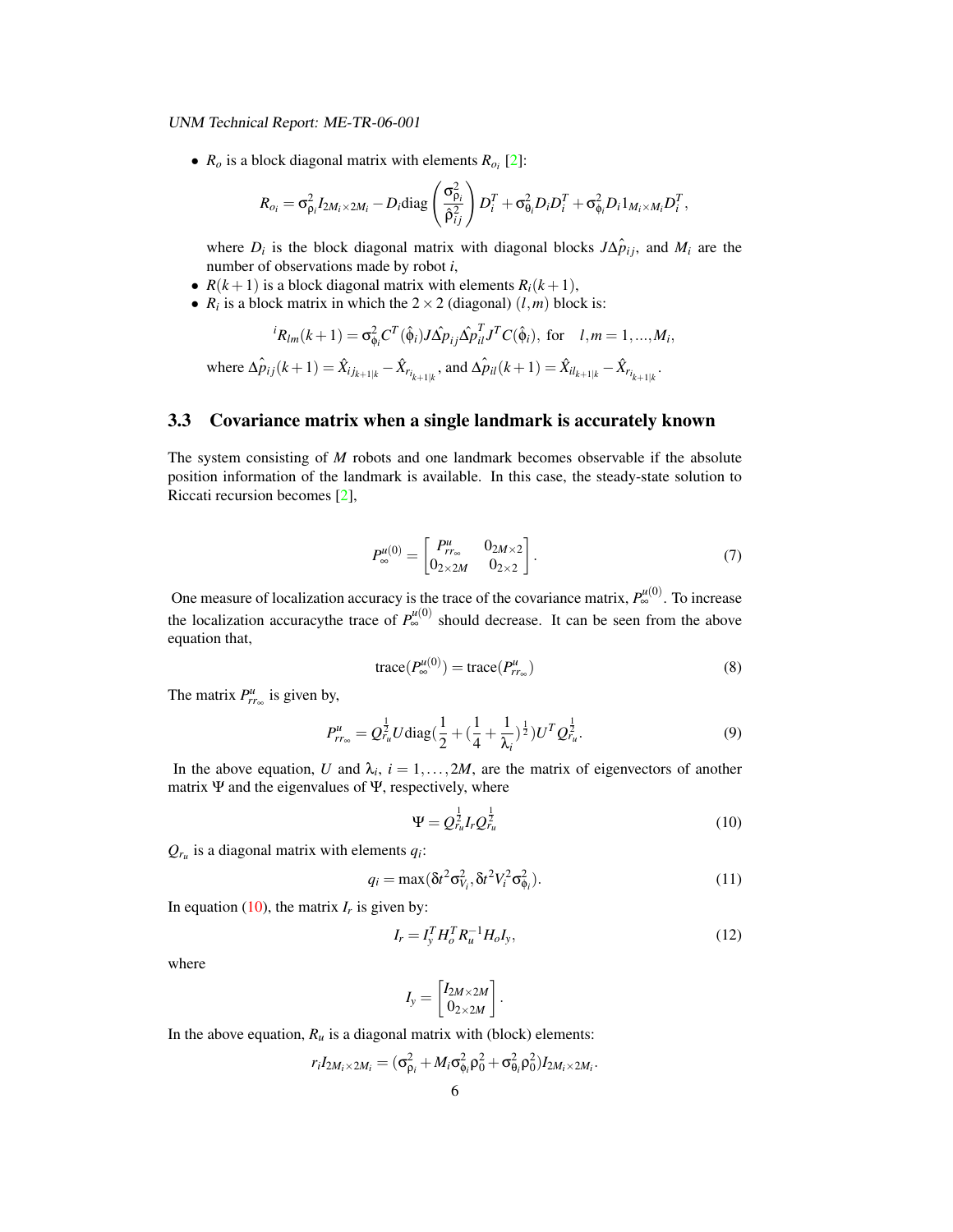### 4 Algebraic graph theoretic characterization

It can be seen from equation [\(6\)](#page-7-0) that  $H_{o_{ij}}$  is in fact the Kronecker matrix product of the row of the incidence matrix of the sensor graph  $X$  (Definition [3.1\)](#page-4-0) corresponding to edge  $(i, j)$ ,  $B_{ij}$ , with  $I_{2\times 2}$ :

$$
H_{o_{ij}}=B_{ij}\otimes I_{2\times 2}
$$

Then,

$$
H_o=B\otimes I_{2\times 2}
$$

Matrix  $R<sub>u</sub><sup>-1</sup>$  can be thought of as a weight matrix. Weights corresponding to each node change, whenever the degree of each node does. The Laplacian matrix for graph *X* is a positive semidefinite matrix obtained by multiplying the incidence matrix *B* with its transpose:

$$
L=B^TB.
$$

A weighted Laplacian matrix is obtained in a similar way, by multiplying the weight matrix with the incidence matrix from the right, and transpose of incidence matrix from the left. If *W* denotes a weight matrix, then the weighted Laplacian of a graph can be written as,

$$
L_w = B^T W B = H_o^T R_u^{-1} H_o
$$

The matrix  $H_o^T R_u^{-1} H_o$  is thus a weighted Laplacian matrix of *X*, with incidence matrix  $H_o$  and weight matrix  $R_u^{-1}$ . The smallest eigenvalue of a weighted Laplacian matrix is zero and the rest are always positive. By multiplying the weighted Laplacian matrix of the sensor graph  $H_o^T R_u^{-1} H_o$  by *I<sub>y</sub>* from right and  $I_y^T$  from the left, we obtain *I<sub>r</sub>* in equation [\(12\)](#page-8-1).

Multiplication by  $I_r$  results in the removal of the last row (and column) from  $L_w$ . This is the row and column corresponding to the (known) landmark. Due to the matrix tree theorem,  $I_r$  becomes a positive definite matrix with all positive eigenvalues  $[1]$ . We will write :

$$
I_r=L_w[u]
$$

according to the notation in [\[1\]](#page-14-12), using *u* to represent the node associated with the landmark.

It can be seen from equation [\(8\)](#page-8-2) that the trace of covariance matrix depends on the trace of matrix  $P_{rr_\infty}^u$ , which in turn depends on matrices  $Q_{r_u}$  and *U*, and the eigenvalues  $\lambda_i$ :

trace
$$
(P_{rr_\infty}^{\mu})
$$
 = trace  $\left(Q_{r_{\mu}}^{\frac{1}{2}}U \text{diag}\left(\left[\frac{1}{4} + \frac{1}{\lambda_i}\right]^{\frac{1}{2}}\right)U^T Q_{r_{\mu}}^{\frac{1}{2}}\right)$ .

Using the property [\[7\]](#page-14-13):

$$
trace(ABC) = trace(BCA) = trace(CAB)
$$

we can write

$$
\begin{aligned}\n\text{trace}(P_{rr_{\infty}}^{u}) &= \text{trace}\left(Q_{r_{u}}^{\frac{1}{2}}U\text{diag}\left(\left[\frac{1}{4}+\frac{1}{\lambda_{i}}\right]^{\frac{1}{2}}\right)U^{T}Q_{r_{u}}^{\frac{1}{2}}\right) \\
&= \text{trace}\left(U^{T}Q_{r_{u}}^{\frac{1}{2}}Q_{r_{u}}^{\frac{1}{2}}U\text{diag}\left(\left[\frac{1}{4}+\frac{1}{\lambda_{i}}\right]^{\frac{1}{2}}\right)\right) \\
&= \text{trace}\left(U^{T}Q_{r_{u}}U\text{diag}\left(\left[\frac{1}{4}+\frac{1}{\lambda_{i}}\right]^{\frac{1}{2}}\right)\right)\n\end{aligned}
$$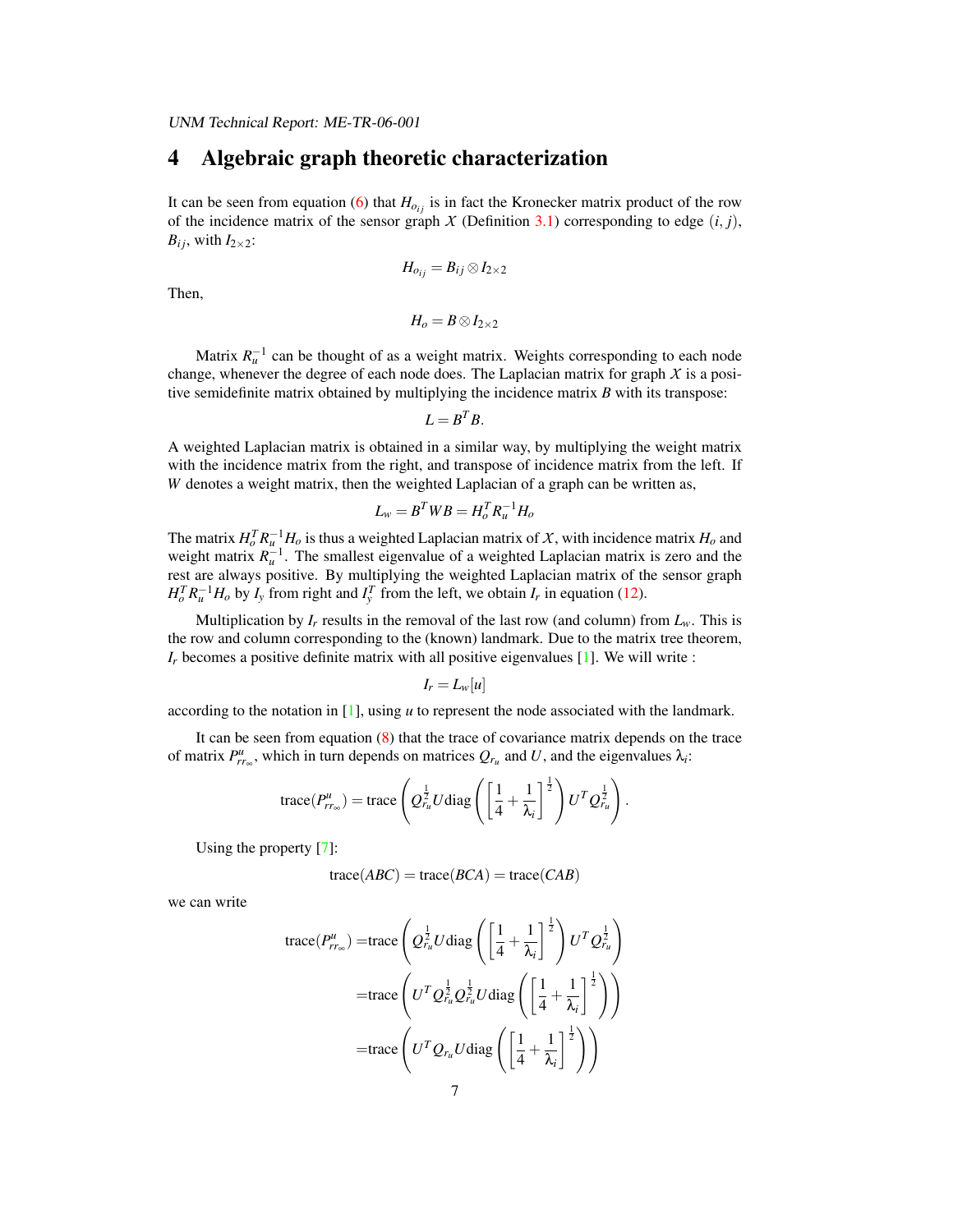Note that  $U^T Q_{r_u} U$  is a positive definite matrix, since U is the orthogonal matrix of eigenvectors of  $\Psi$  and  $Q_{r_u}$  is a diagonal matrix with positive elements. Hence,  $U^T Q_{r_u} U$  is positive definite and its diagonal elements are always positive. Let α*<sup>i</sup>* denote the *i*-th diagonal element of matrix  $U^TQ_{r_u}U$  and  $\mu_i$  denote the *i*-th diagonal element of matrix diag  $\Big(\left[\frac{1}{4} + \frac{1}{\lambda_i}\right]$  $\frac{1}{\lambda_i}\Big]^{\frac{1}{2}}\bigg).$ Then,

$$
\operatorname{trace}(P_{rr_\infty}^u) = \sum_{i=1}^{2M} \alpha_i \mu_i \Rightarrow \frac{\partial(\operatorname{trace}(P_{rr_\infty}^u))}{\partial \mu_i} = \frac{\partial(\sum_{i=1}^{2M} \alpha_i \mu_i)}{\partial \mu_i} = \alpha_i > 0
$$

Since  $\alpha_i$  is always positive and depends on the sensors parameters, the trace of  $P^u_{rr\infty}$  increases monotonically with each *µ<sup>i</sup>* .

In order to decrease the trace of  $P_{rr_\infty}^u$ , the value of  $\mu_i$  should be minimized. The values of  $\mu_i$  depend upon the eigenvalues of matrix Ψ. The larger the eigenvalues of Ψ, the smaller the trace of  $P^u_{rr_\infty}$  will be. Hence, to increase accuracy of the system, one should try to achieve a matrix  $\Psi$  with as large eigenvalues as possible.

The trace of the matrix  $\Psi = Q_{r_u}^{\frac{1}{2}} I_r Q_{r_u}^{\frac{1}{2}}$  can also be written as  $trace(\Psi) = trace(Q_{r_u}I_r)$ 

Let  $q_i$  denote the *i*-th diagonal element of  $Q_{r_u}$  and  $i_{ii}$  denote the *i*-th diagonal element of matrix *I<sup>r</sup>* . Then note that:

$$
\begin{aligned} \operatorname{trace}(Q_{r_u}^{\frac{1}{2}}I_rQ_{r_u}^{\frac{1}{2}}) &= \operatorname{trace}(Q_{r_u}I_r) = \sum_{i=1}^{2M} q_i i_{ii} > 0, \\ \frac{\partial(\operatorname{trace}(Q_{r_u}I_r))}{\partial i_{ii}} &= \frac{\partial(\sum_{i=1}^{2M} q_i i_{ii})}{\partial i_{ii}} = q_i > 0 \end{aligned}
$$

Hence, in order to minimize  $P_{rr_\infty}^u$ , the eigenvalues of  $I_r$  should be increased. Matrix  $I_r$  is the matrix obtained from the weighted Laplacian matrix of graph  $X$  after the removal of the column and row which correspond to the landmark. Therefore, all the eigenvalues of *I<sup>r</sup>* and Ψ are greater than zero. Thus, by increasing the eigenvalues of  $H_o^T R_u^{-1} H_o$  we can reduce the trace of covariance matrix.

In case of a Laplacian matrix of an unweighted graph, it has been shown in [\[1\]](#page-14-12) that its eigenvalues always increase with the addition of an edge. In the following section, we prove that the eigenvalues of a weighted graph Laplacian also interlace the eigenvalues of the new graph Laplacian obtained by addition of edges to the old graph.

### 5 Interlacing for Weighted Graphs

Interlacing is a relationship between the eigenvalues of a matrix and those of its submatrix. Suppose *A* is a real, symmetric  $m \times m$  matrix and *B* is a real, symmetric  $n \times n$  submatrix of *A*. Then the eigenvalues of *B* interlace the eigenvalues of *A*. Let  $\{\lambda_1, ..., \lambda_n\}$  denote the eigenvalues of *A* and  $\{\theta_1, ..., \theta_n\}$  be the eigenvalues of *B*, then, [\[1\]](#page-14-12)

$$
\lambda_{n-m+i}(A) \leq \theta_i(B) \leq \lambda_i(A)
$$
\n(13)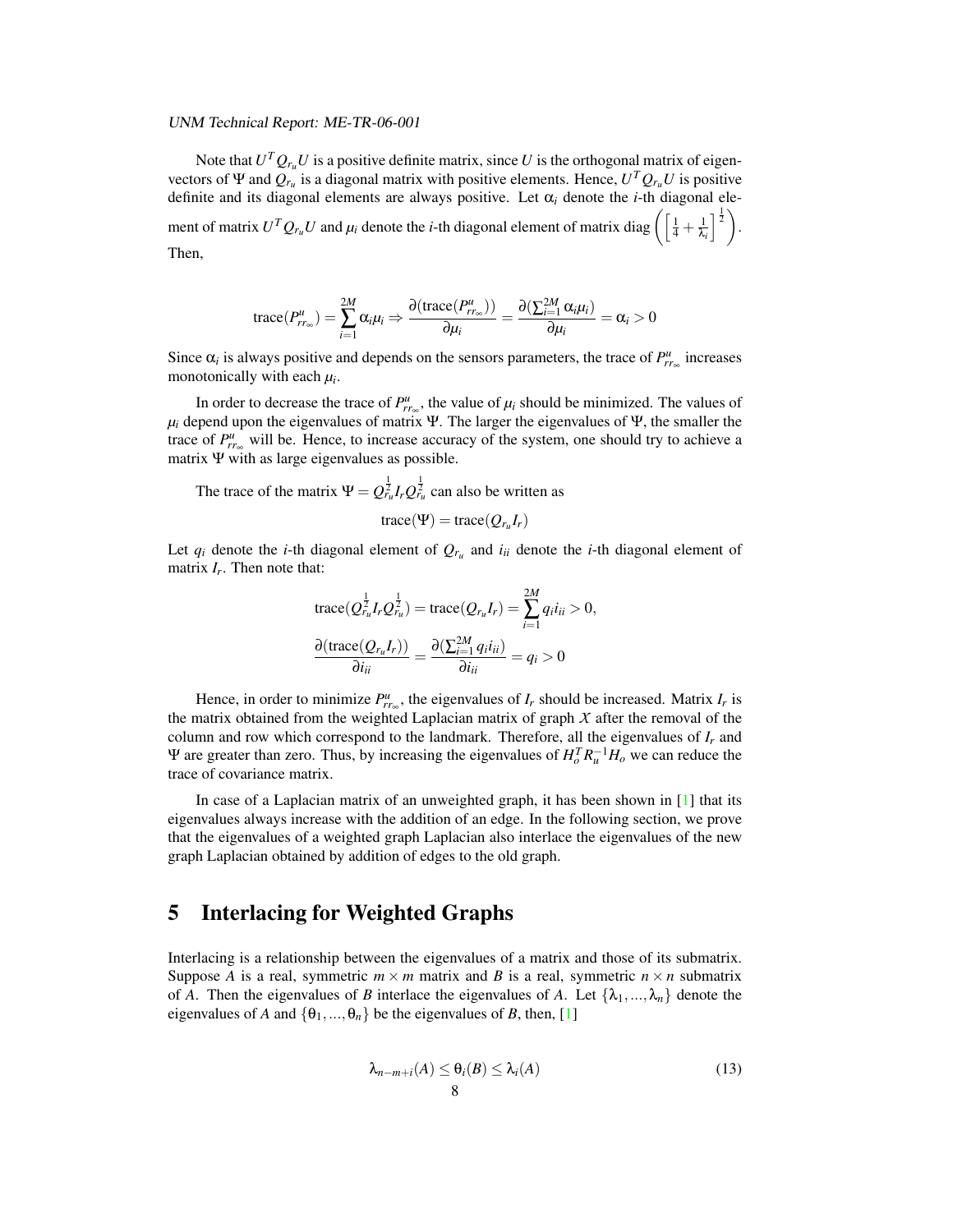In this section we iterate interlacing results on the Laplacian spectrum of *weighted* graphs; we give detailed proofs for known results on interlacing that appear in  $[21]$ . This section is not introducing new theory, but merely provides insight into how these known results apply to the particular case of cooperative localization using relative measurements. First we start with proving that the smallest positive eigenvalue of the new weighted Laplacian matrix obtained by adding an edge to the original one is always greater than the smallest positive eigenvalue of the original graph.

**Theorem 5.1.** Let X be a graph with V vertices and E edges with weights  $w_{ij}$  on each edge *and Q(X) be the weighted Laplacian matrix of X. Let Y be obtained by adding an edge to X by joining two distinct vertices of X, then,*

$$
\lambda_2(X)\leq \lambda_2(Y)
$$

*Proof.* Let Y be obtained by joining the vertices r and s of X. Q(Y) denotes the weighted Laplacian of Y. For any eigenvector z orthogonal to 1, we have from  $[1]$  and  $[3]$ ,

$$
\lambda_2(Y) = \min_{z^T 1 = 0} \frac{z^T Q(Y)z}{z^T z}
$$
\n
$$
= \min_{z^T 1 = 0} \frac{w_{rs}(z_r - z_s)^2 + \sum_{uv \in E(X)} w_{uv}(z_u - z_v)^2}{z^T z}
$$
\n
$$
= \min_{z^T 1 = 0} \frac{w_{rs}(z_r - z_s)^2}{z^T z} + \min_{z^T 1 = 0} \frac{\sum_{uv \in E(X)} w_{uv}(z_u - z_v)^2}{z^T z}
$$
\n
$$
= \min_{z^T 1 = 0} \frac{w_{rs}(z_r - z_s)^2}{z^T z} + \lambda_2(X)
$$

Hence,

$$
\lambda_2(Y)\geq \lambda_2(X)
$$

 $\Box$ 

It can be seen from the above equation that the smallest eigenvalue always increases with addition of an edge to the original graph. Increasing  $\lambda_2$  will only affect one of the terms that are added to yield the trace of  $P_{rr_\infty}^u$ . In the next theorem we prove that all the eigenvalues of the new graph Laplacian increase with addition of an edge. We will make use of the following lemma from [\[7\]](#page-14-13) to prove the theorem.

<span id="page-11-0"></span>Lemma 5.2. *Let A, B be Hermitian matrices. For a positive definite matrix B, the following is always true [\[7\]](#page-14-13),*

$$
\lambda_k(A) \leq \lambda_k(A+B)
$$

The next theorem essentially extends the interlacing property to weighted graphs. Theorem 5.3. *Let X be a weighted graph with n vertices and Y be obtained from X by adding an edge joining two distinct vertices of X. Then, for all i,*

$$
\lambda_i(X)\leq \lambda_i(Y)
$$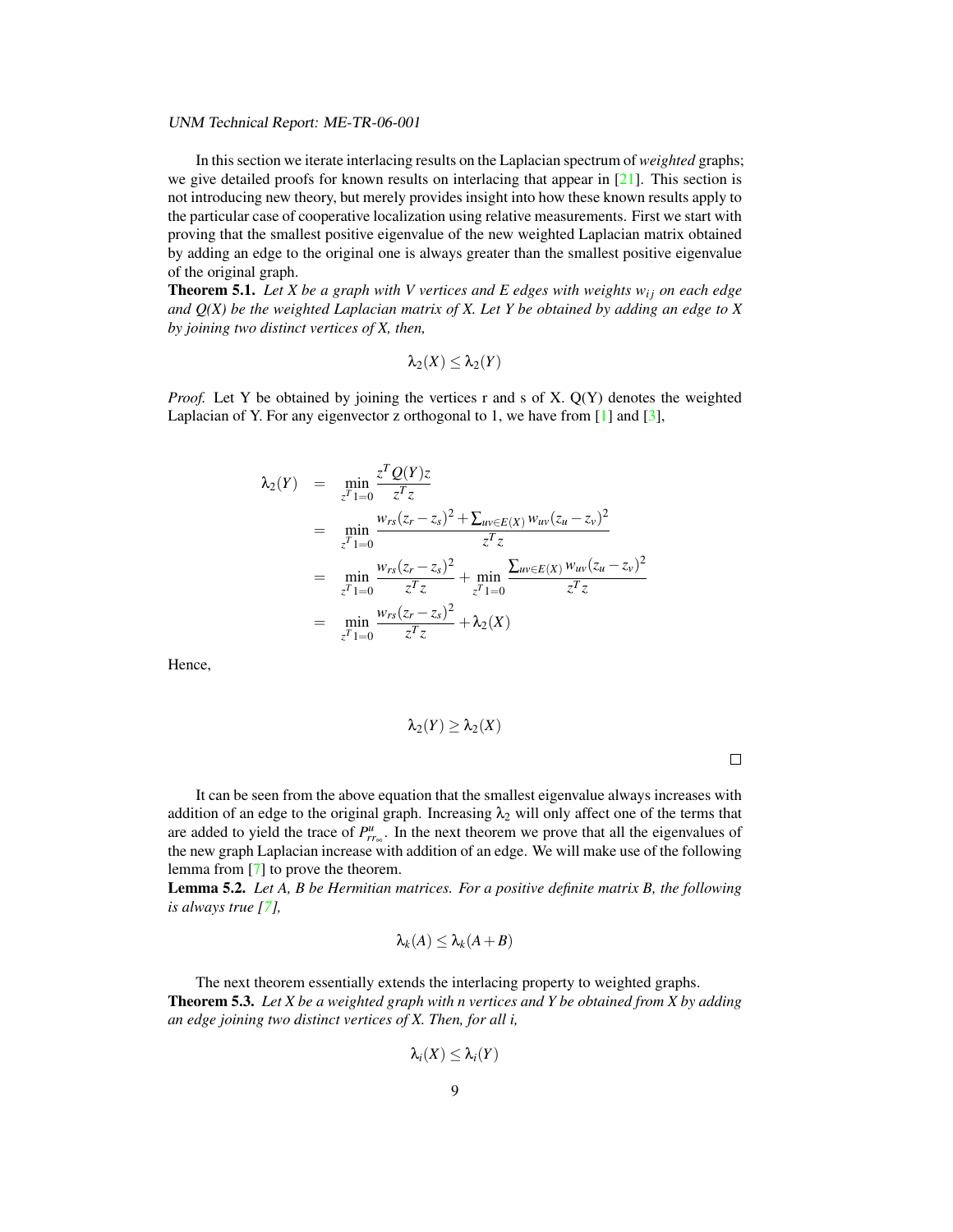*Proof.* Suppose a new edge e is obtained by joining vertices i and j of the graph X, when *i*-th robot measures relative distance with respect to the *j*-th robot. Associated with this measurement we have a new  $(2M + 2N) \times 2$  matrix  $p_j$  with i-th entry as  $-I_{2\times 2}$  and j-th entry as  $I_{2\times 2}$  and all the other entries zero.

$$
p_j = \begin{bmatrix} 0 \\ -I_{2\times 2} \\ \dots \\ I_{2\times 2} \\ \dots \end{bmatrix}
$$

Let  $p_1,...,p_{M_i}$  represent similar  $(2M+2N) \times 2$  matrices obtained as a result of the various relative measurements made by the robot  $i$ , for example, matrix  $p_1$  is obtained when robot  $i$ makes relative measurements with respect to robot 1. The i-th entry in matrix  $p_1$  is  $-I_{2\times 2}$  and the first entry is  $I_{2\times 2}$ .

The weight matrix changes when a new edge is added to the graph. If originally robot *i* made  $M_i$  relative measurements, then, the i-th block in the weight matrix  $R_u^{-1}$  is given by a diagonal matrix of size  $2M_i \times 2M_i$  with diagonal elements  $\frac{1}{a_i}$ , where:

$$
a_i = \sigma_{\rho_i}^2 + M_i \sigma_{\phi_i}^2 \rho_0^2 + \sigma_{\theta_i}^2 \rho_0^2
$$

When robot *i* makes an additional observation, say robot *j*, the i-th block in the weight matrix becomes an  $2(M_i + 1) \times 2(M_i + 1)$  diagonal matrix with elements  $\frac{1}{b_i}$ , where  $b_i$  is given by:

$$
b_i = \sigma_{\rho_i}^2 + (M_i + 1)\sigma_{\phi_i}^2 \rho_0^2 + \sigma_{\theta_i}^2 \rho_0^2
$$

The weighted Laplacian matrix of the new graph, Y, can be expressed in terms of weighted Laplacian of X as shown below:

$$
Q(Y) = Q(X) + PWP^T
$$

where P is an  $2(M+N) \times 2(M_i+1)$  matrix consisting of matrices  $p_1,...p_{M_i+1}$ ,  $P =$   $[p_1 \quad p_2 \quad ... \quad p_M]$  and W is an  $2(M_i+1) \times 2(M_i+1)$  diagonal matrix with the i-th ele $p_1$  *p*<sub>2</sub> ... *p*<sub>*Mi*</sub><sup> $]$ </sup> and W is an 2(*M<sub>i</sub>* + 1) × 2(*M<sub>i</sub>* + 1) diagonal matrix with the i-th element as  $(b_i - a_i)$  and rest elements as  $b_i$ .

It can be observed from the above equation that the term *PW P<sup>T</sup>* is another weighted Laplacian matrix that corresponds to the subgraph of Y consisting of all the vertices present in the graph but only the edges obtained by measurements made by robot *i*. Laplacian matrix is always positive semidefinite, hence, by Lemma [5.2](#page-11-0) we can conclude that the eigenvalues of a graph always increase when an edge is added to the original graph.  $\Box$ 

Motivated by the fact that the spectrum of the weighted Laplacian behaves in a similar manner as that of the unweighted Laplacian of the same graph, allows us to concentrate on the sensing network topology as a means of optimizing the performance of the EKF algorithm. This is especially true for the case that sensors are homogeneous, and as a result the Laplacian gains are the same. While some edges (those with larger weights, or specifically smaller error variances) might contribute more significantly toward a more accurate estimate, the general direction is to establish sensing links in such a way that graph eigenvalues are highest. This could be important if conflicting objectives need to be met, for instance: spread the network over a wide area, while keeping localization error below a certain threshold.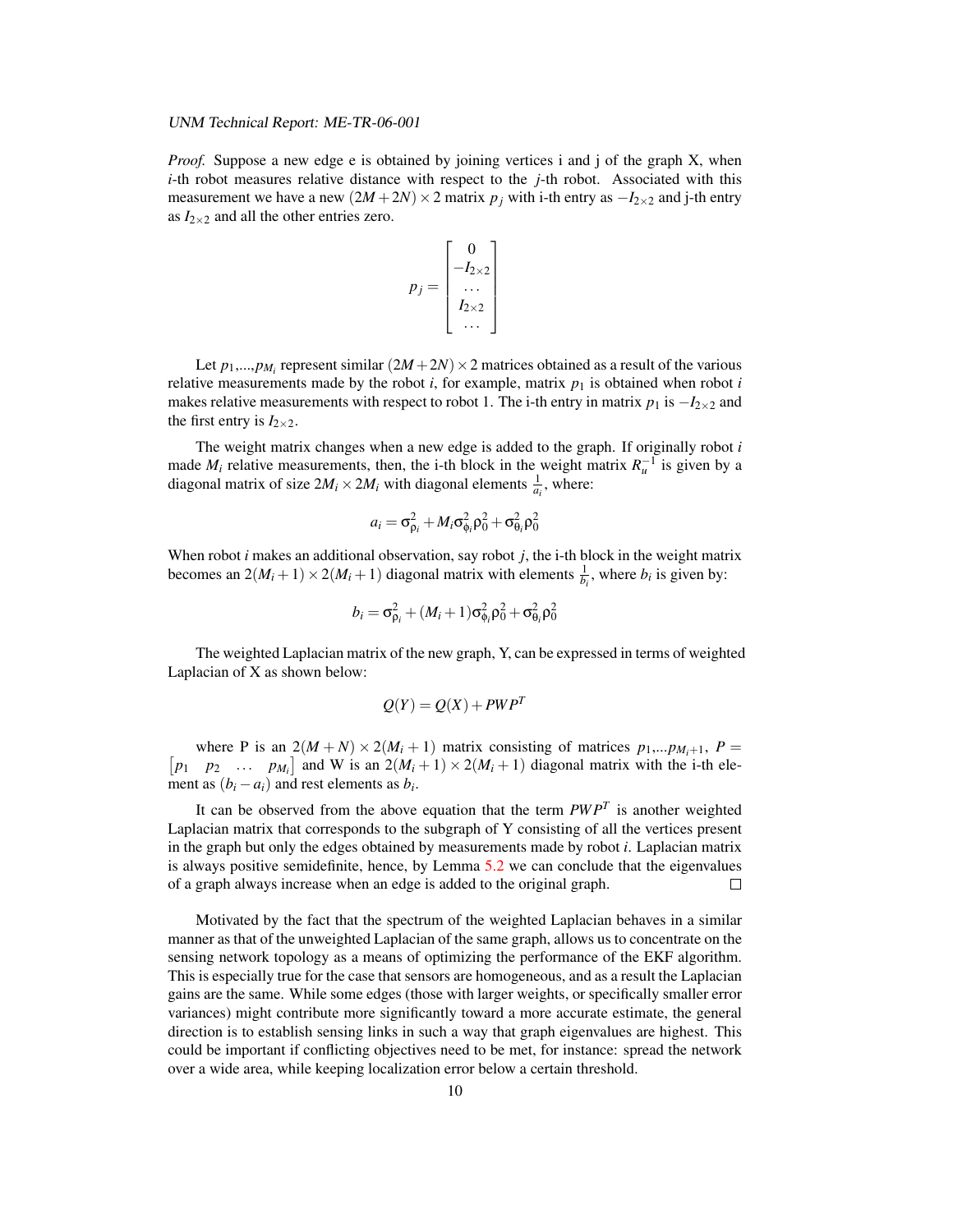### 6 Conclusion

Addition of edges results in improvement in the accuracy of localization. This report provides insight to the way in which network connectivity affects the cooperative localization accuracy. We have demonstrated that by adding an edge to a sensing graph with robots and a known landmark as nodes, the trace of the covariance matrix associated with robot position estimates can be decreased. By connecting more and more robots through relative sensor measurements, a dense sensor network can be established. This is in agreement with a recent result obtained by Mourikis and Roumeliotis [\[8\]](#page-14-16) that suggested a complete sensor graph to be "optimal" for localization accuracy. The point we make in this report is that by linking the steady state value of covariance matrix to the eigenvalues of the weighted sensor graph Laplacian, we can investigate more efficient ways of improving accuracy. It suggests that to achieve the maximum possible accuracy with the smallest computational load, we should be looking out for the "sparsest" sensing network topologies, with highest Laplacian spectrum.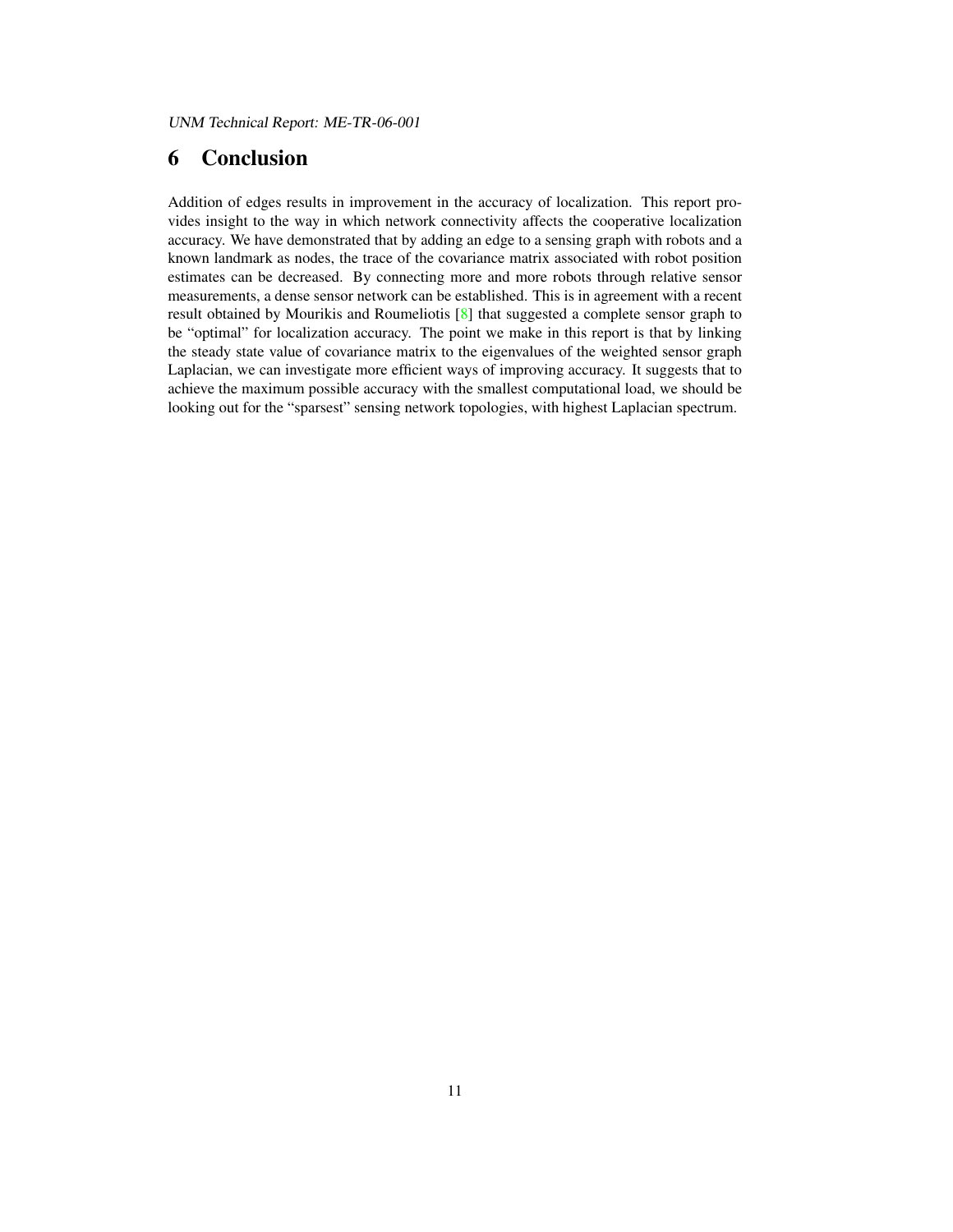#### References

- <span id="page-14-12"></span>[1] C. Godsil and G. Royle *Algebraic Graph Theory*, Springer, 2001.
- <span id="page-14-3"></span>[2] A. Mourikis and S. Roumeliotis *Performance Bounds for Cooperative Simultaneous Localization and Mapping*, Robotics: Science and Systems, 2005.
- <span id="page-14-15"></span>[3] S. Guattery and G. Miller, *Graph Embeddings and Laplacian Eigenvalues*, Siam J. Matrix Anal. and Applications, vol- 21, No.3, pp. 703–723, 2000.
- <span id="page-14-4"></span>[4] S.I. Roumeliotis and G.A. Bekey, *Distributed Multi-Robot Localization*, IEEE Transactions on Robotics and Automation, 18(5), pp. 781–795, 2002.
- <span id="page-14-5"></span>[5] G. Dissanayake, P. Newman and H. Durrant-Whyte, *A Solution to Simultaneous Localization and Map Building Problem*, IEEE Transactions on Robotics and Automation, vol. 17(3), pp. 229–241, 2001.
- [6] S. Friedland and R. Nabben, *On Cheeger Type Inequalities for Weighted Graphs*, Journal of Graph Theory, vol. 41, pp. 1–17, 2002.
- <span id="page-14-13"></span>[7] R. Horn and C. Johnson *Matrix Analysis*, Cambridge, 1999.
- <span id="page-14-16"></span>[8] Y. Hidaka, A. Mourikis and S. Roumeliotis, *Optimal Formations for Cooperative Localization of Mobile Robots*, Robotics: Science and Systems, 2005.
- <span id="page-14-0"></span>[9] S. Thrun, D. Fox, W. Burgard and F. Dellaert, *Robust Monte Carlo Localization for Mobile Robots*, Artificial Intelligence, vol. 128, no. 1-2, pp. 99–141, 2000.
- <span id="page-14-1"></span>[10] S. Thrun, *Robotic Mapping: A Survey*, Exploring Artificial Intelligence in the New Millenium, Morgan Kaufmann, 2002.
- <span id="page-14-2"></span>[11] http://www.evolution.com/products/northstar/
- <span id="page-14-6"></span>[12] W. Burgard, D. Fox, M. Moors, R. Simmons, and S. Thrun, *Collaborative Multi- Robot Exploration*, IEEE International Conference on Robotics and Automation, 2000.
- [13] M. Csorba, *Simultaneous Localization and map Building*, PhD thesis, University of Oxford, 1997.
- [14] D. Fox, W. Burgard, H. Kruppa and S. Thrun, *A Probabilistic Approach to Collaborative Multi-Robot Localilzation*, Autonomous Robots, vol. 8(3), 2000.
- [15] S. Roumeliotis and G. Bekey, *Bayesian Estimation and Kalman Filtering: A unified framework for mobile robot localization*, ICRA, pp. 2985–2992, 2000.
- <span id="page-14-7"></span>[16] I. Rekleitis, G. Dudek and E. Milios, *Multi-Robot Cooperative Localization: A Study of Trade-offs Between Efficiency and Accuracy*, ICRA, pp. 2690–2695, 2002.
- <span id="page-14-9"></span>[17] W. Burgard, D. Fox, D. Henning and T. Schmidt, *Estimating the Absolute Position of a Mobile Robot using Position Probability Grids.*, AAAI, 1996.
- <span id="page-14-8"></span>[18] D. Fox, *A Probabilistic Framework for Mobile Robot Localization and Navigation*, Ph.D Diss, University of Bonn, 1998.
- <span id="page-14-10"></span>[19] S. Thrun, *A Probabilistic Online Mapping Algorithm for Teams of Mobile Robots*, IJRR, vol. 20, pp.335–363, 2001.
- <span id="page-14-11"></span>[20] W. Burgard, D. Fox, H. Jans, C. Matenar and S. Thrun, *Sonar-based mapping of largescale mobile robot environments using EM*, ICML, 1999.
- <span id="page-14-14"></span>[21] Bojan Mohar, "The Laplacian Spectrum of Graphs," in *Graph Theory, Combinatorics, and Applications*, vol. 2 pp. 871–898, Y. Alavi, G. Chartrand, O.R. Oellermann, and A.J. Schwenk (eds.) Wiley, 1991.